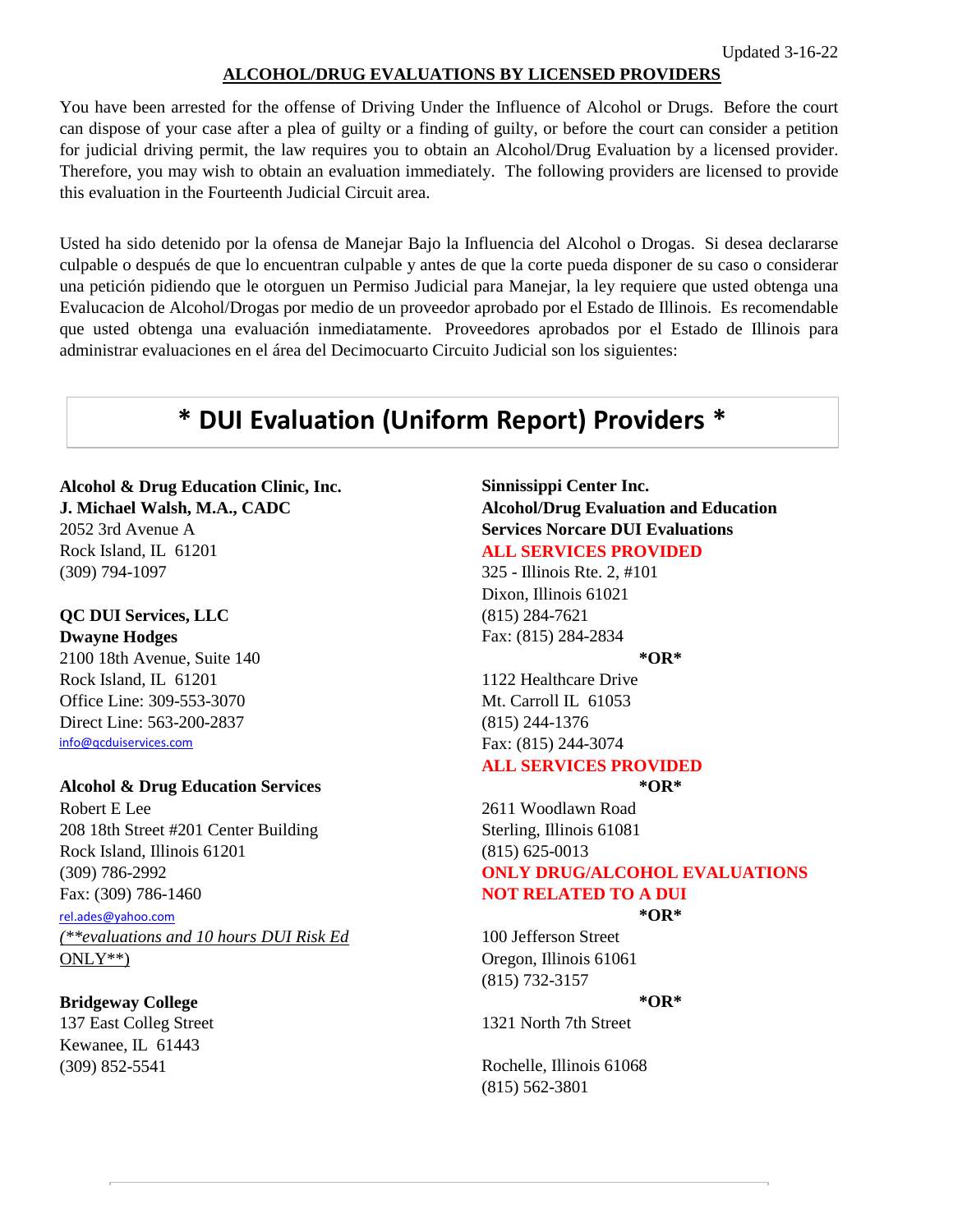## **\* DUI Evaluation providers continued \***

796 Boone Drive **Jo Ann C. Milani, Ph.D., P.C.** Geneseo, Illinois 61254 311 18th Street (309) 944-6205 Rock Island, IL 61201 Fax: (309) 944-3258 (309) 788-5000 [gsfhcoffice@gmail.com](mailto:gsfhcoffice@gmail.com) **\*\*Se Habla Espanol\*\***

### **Quad Cities Intervention Services, Inc. Lutheran Social Services Reggie Allen** 1901 - 1st Avenue 3000 41st Street Sterling, IL 61081

Moline, IL 61265 (815) 626-7333 (309) 764-5584 [mandy.sisak@lssi.org](mailto:mandy.sisak@lssi.org) [reggieone5@msn.com](mailto:reggieone5@msn.com)

### **Jo Ann C. Milani, Ph.D., P.C. Psychological Services, Inc.** Sandra Guzman, CADC, LCPC 4324 7th Street Alcohol/Drug/OWI/DUI Services Moline, IL 61265

311 18th Street (309) 757-9000 Rock Island, IL 61201 Fax: (309) 757-9057 (309) 788-5000

### **The Consultants** Dixon, IL 61021

311 E. Main Street (815) 284-3940 Bondi Building #317 Fax: (815) 284-9267 (309) 371-5777 [sward47@hotmail.com](mailto:sward47@hotmail.com)

## **Good Shepard Foundation Alcohol/Drug/OWI/DUI Services**

(563)650-2650 Fax: (815) 626-8752

### Fax: (309) 788-7882 **Adult Education Associates**

748 Timber Creek Road Galesburg, IL 61401 [kimvanbuskirk@hotmail.com](mailto:kimvanbuskirk@hotmail.com)